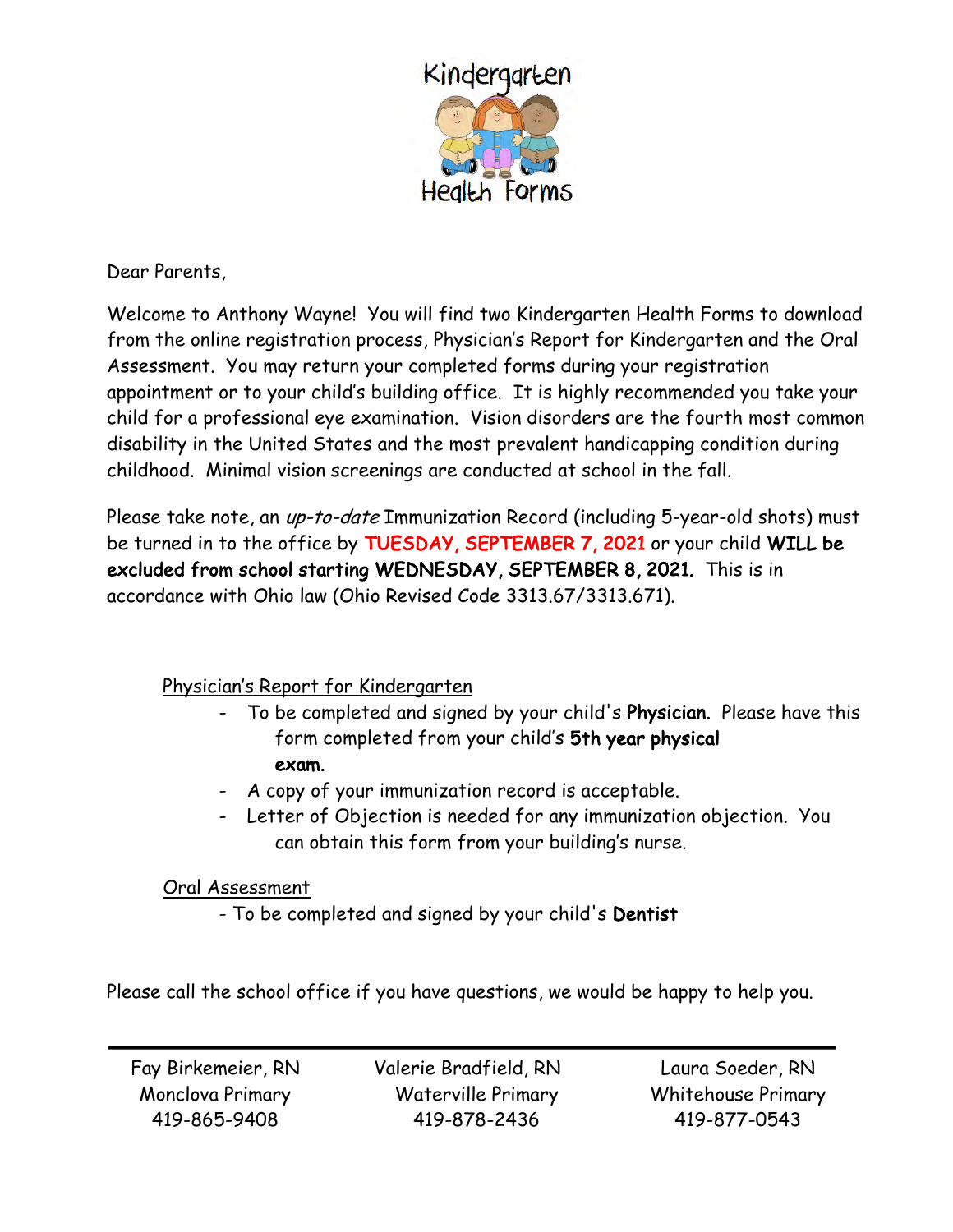### Anthony Wayne Local Schools

# **PHYSICIAN'S REPORT FOR KINDERGARTEN**

| <b>Student's Name</b>                                                        |                          |           | Sex (circle)                                                                                                       |        |            | Date of Birth |  |
|------------------------------------------------------------------------------|--------------------------|-----------|--------------------------------------------------------------------------------------------------------------------|--------|------------|---------------|--|
|                                                                              |                          |           | Male                                                                                                               | Female |            |               |  |
| Health History (Serious or chronic illnesses/injuries/surgeries/medications) |                          |           |                                                                                                                    |        |            |               |  |
|                                                                              |                          |           |                                                                                                                    |        |            |               |  |
|                                                                              |                          |           |                                                                                                                    |        |            |               |  |
|                                                                              |                          |           |                                                                                                                    |        |            |               |  |
|                                                                              |                          |           |                                                                                                                    |        |            |               |  |
| Essentially Normal                                                           | Abnormalities as follows |           |                                                                                                                    |        |            |               |  |
|                                                                              |                          |           |                                                                                                                    |        |            |               |  |
|                                                                              |                          |           |                                                                                                                    |        |            |               |  |
|                                                                              |                          |           |                                                                                                                    |        |            |               |  |
|                                                                              |                          |           |                                                                                                                    |        |            |               |  |
| Is this child able to participate fully in:                                  |                          |           |                                                                                                                    |        |            |               |  |
| Classroom and academic activities                                            | Yes<br>$\perp$           | $\Box$ No | Physical education classes                                                                                         |        | $\Box$ Yes | $\square$ No  |  |
| Competition athletics                                                        | Yes<br>$\perp$           | $\Box$ No | Contact and collision sports                                                                                       |        | $\Box$ Yes | $\Box$ No     |  |
| If limitations are advised, please specify                                   |                          |           |                                                                                                                    |        |            |               |  |
|                                                                              |                          |           |                                                                                                                    |        |            |               |  |
|                                                                              |                          |           |                                                                                                                    |        |            |               |  |
|                                                                              |                          |           | Does this child have any physical, developmental or behavioral issues that may affect his/her educational process? |        |            |               |  |
|                                                                              |                          |           |                                                                                                                    |        |            |               |  |
|                                                                              |                          |           |                                                                                                                    |        |            |               |  |
|                                                                              |                          |           |                                                                                                                    |        |            |               |  |
|                                                                              |                          |           |                                                                                                                    |        |            |               |  |

## **IMMUNIZATIONS**

A copy of the child's immunization record may be attached or dates may be entered below. Students are required to be immunized in accordance with Ohio law (Ohio Revised Code 3313.67/3313.671).

|                    | Date | Date | Date | Date | Date |
|--------------------|------|------|------|------|------|
| <b>DTAP</b>        |      |      |      |      |      |
| Polio              |      |      |      |      |      |
| <b>Hepatitis B</b> |      |      |      |      |      |
| <b>MMR</b>         |      |      |      |      |      |
| Varicella          |      |      |      |      |      |

| Health Care Provider's Signature | Address             |
|----------------------------------|---------------------|
| <b>Print Name</b>                |                     |
| Date                             | <b>Phone Number</b> |